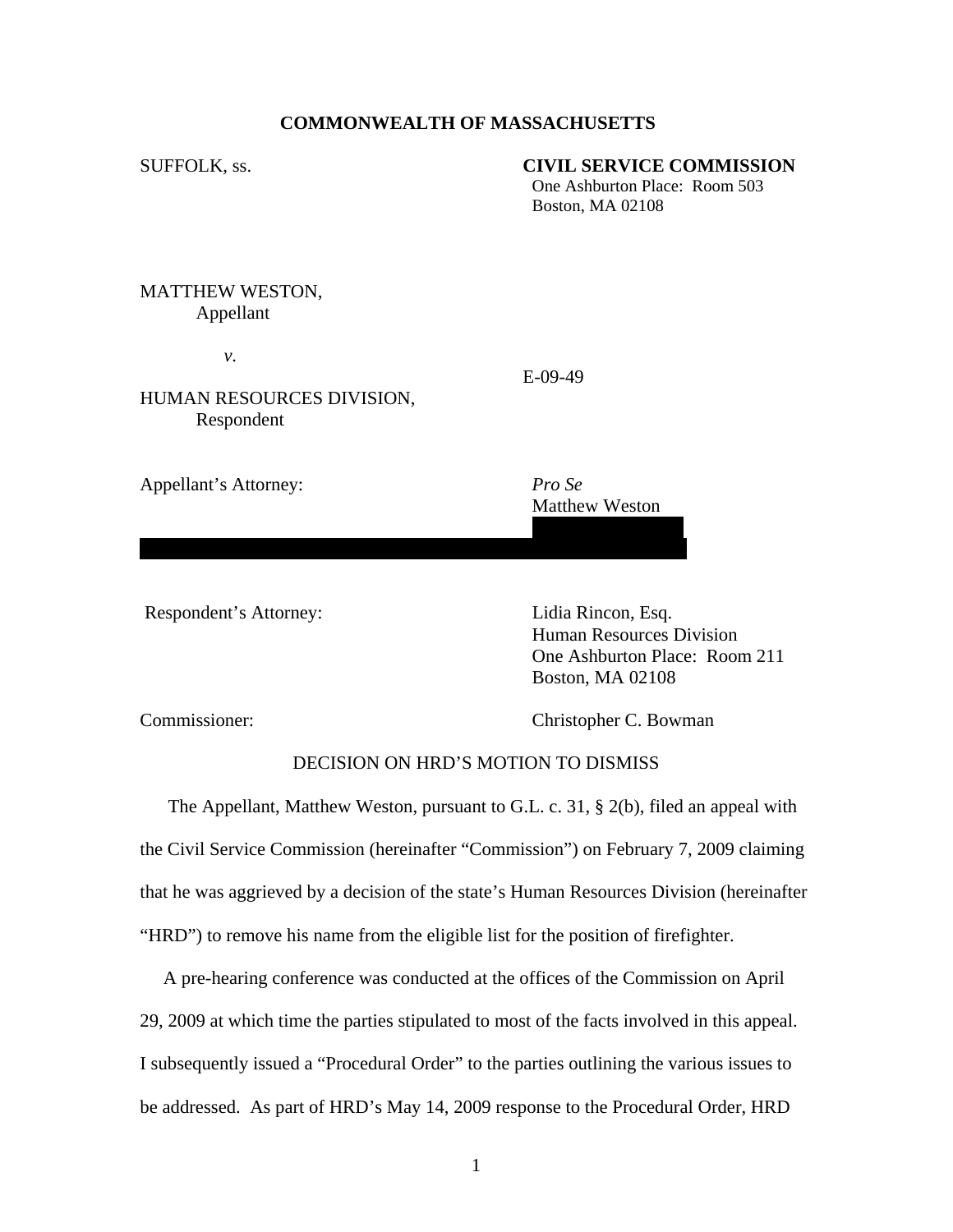moved to dismiss the Appellant's appeal. The Appellant filed a response on May 26, 2009. The Commission also received correspondence from the Town of Bourne's Deputy Fire Chief regarding this appeal on May 18, 2009, a copy of which was provided to all parties.

The following facts appear to be undisputed:

- 1. On July 10, 2008, the Town of Bourne (hereinafter "Town") submitted to HRD a Civil Service Requisition (Form 13) requesting a certification for 1 Temporary Full-Time Firefighter-Paramedic vacancy.
- 2. HRD generated Certification No. 280688 from an eligible list based on a 2006 civil service examination which was issued to the Town on July 23, 2008 to fill the abovereferenced vacancy.
- 3. The Appellant was selected from that certification to fill the temporary vacancy and was required to pass a Physical Abilities Test (PAT) as part of his conditional offer of employment.
- 4. The Appellant successfully completed the above-referenced PAT on September 23, 2008 and was appointed as a Temporary Firefighter-Paramedic effective October 20, 2008.
- 5. On February 13, 2009, HRD received an "Absence and Termination Notice / Form 56" from the Town indicating that the Appellant was being terminated due to the expiration of his temporary employment. The vacancy expired on February 20, 2009.
- 6. During the pre-hearing conference, the Appellant stated that his termination was related to budgetary problems confronting the Town.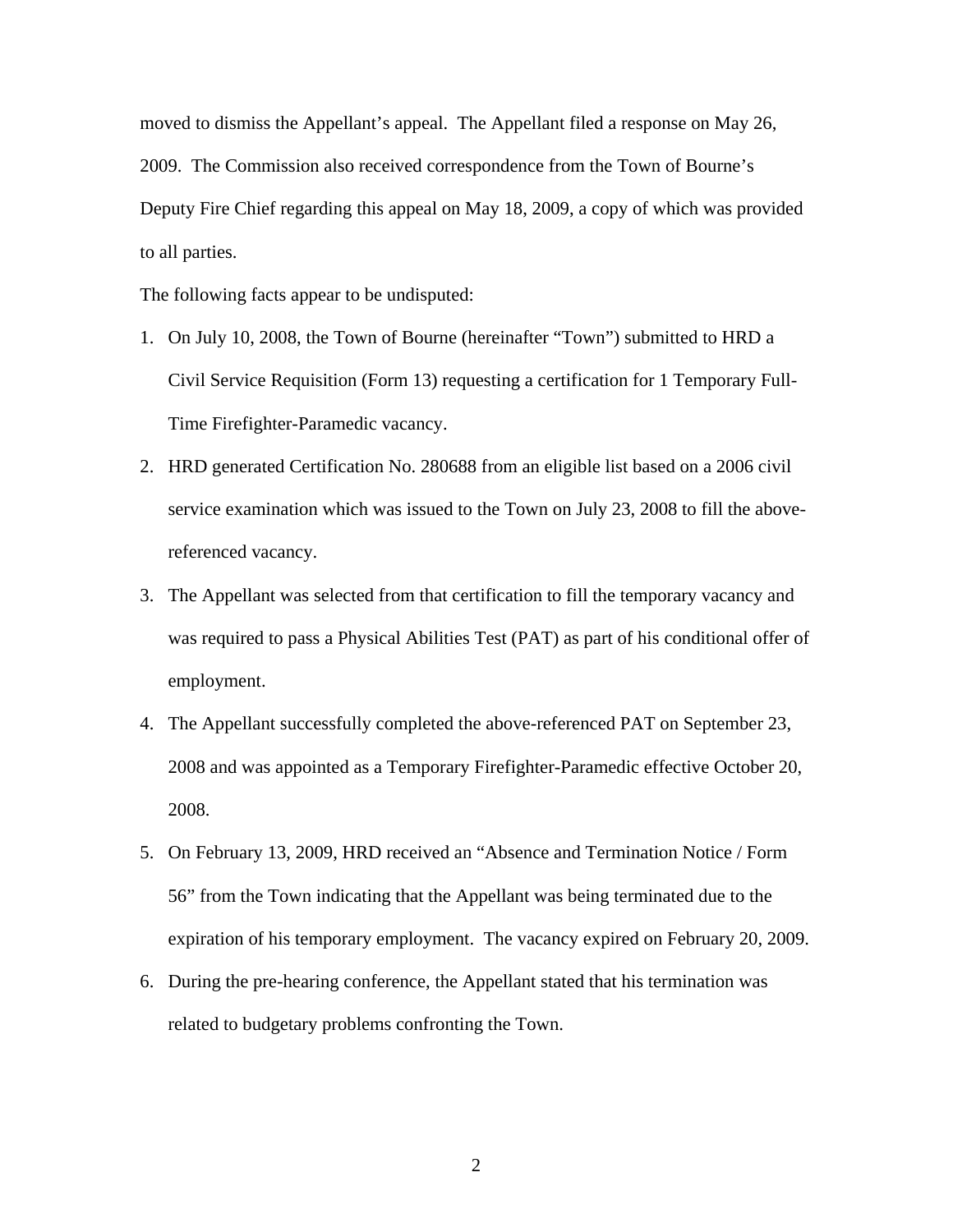- 7. All of the above-referenced events were based on the Appellant having taken the 2006 civil service examination for the position of firefighter-paramedic. In 2006, the PAT was not included as part of the overall examination score. Rather, candidates were only required to take and pass the PAT after being offered a conditional offer of employment by a civil service community.
- 8. In 2008, mainly in response to a federal court case, HRD incorporated the PAT into the entry-level firefighter examination. Hence, all candidates were required to take a two-part examination that consisted of: 1) a written examination; and for those who passed the written examination, 2) a PAT. These two portions of the examination were then weighted by HRD and the candidate was given a final score / ranking.
- 9. In April 2008, the Appellant took and passed the written component of the 2008 entry-level firefighter examination.
- 10. On August 13, 2008, the Appellant submitted his application and payment to participate in the PAT component of the examination.
- 11. On August 15, 2008, the Appellant received an email from the PAT Administrator informing him that he was scheduled to take the PAT component on August 26, 2008.
- 12. The Appellant did not take the PAT component of the examination on August 26, 2008.
- 13. On November 13, 2008, the Appellant was notified that he did not pass the 2008 entry-level firefighter examination because he did not take the PAT component of the examination. As a result, the Appellant's name was not included on the new eligible list for the position of firefighter that was based on the 2008 examination. (Eligible lists stay in effect for approximately two years.)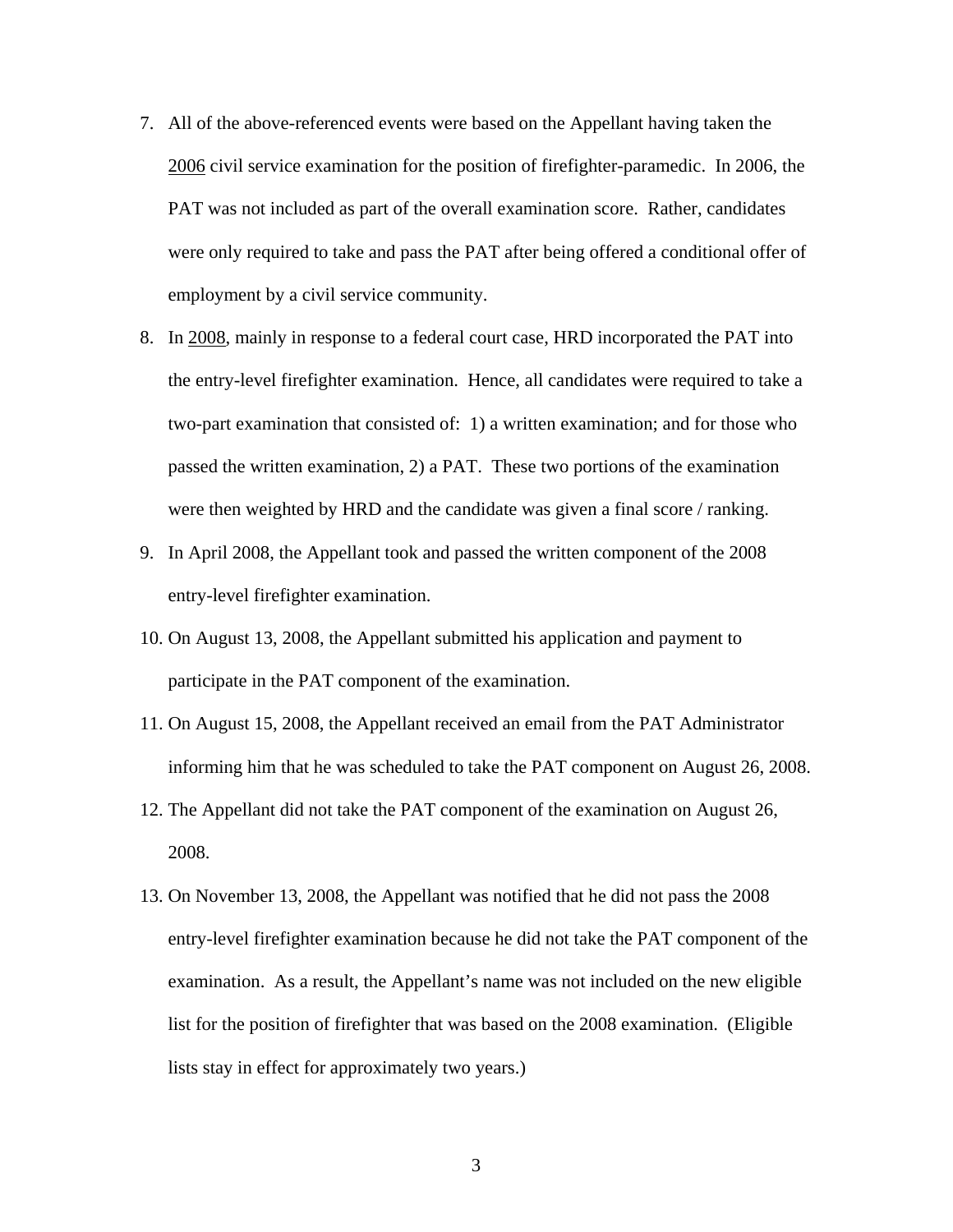- 14. When the Appellant was laid off from the Town on February 13, 2009, his name was not included on the Town's reinstatement list, pursuant to G.L. c. 31, § 39, or the statewide re-employment list, pursuant to G.L. c. 31, § 40, because he was not a permanent employee who was separated from his position due to a lack of money, lack of work or abolition of position.
- 15. Therefore, the Appellant can not be appointed to the position of firefighter and/or firefighter / paramedic in a civil service community for at least two years assuming that he takes and passes both portions of the entry level examination that will likely be given in 2010.

## *Appellant's Argument*

 The Appellant argued in his response that he did not take the August 26, 2008 PAT because he planned to take the PAT for the temporary firefighter / paramedic position that would be offered to him by the Town of Bourne. He stated that he mistakenly thought that this would also fulfill the requirements of the 2008 examination as well.

 He further argues that his successful completion of the September 23, 2008 should be used by HRD to calculate his score for the two-part 2008 examination. In support of this argument, the Appellant states that he believes that both PATs are virtually the same, with both examinations requiring applicants to complete seven different "stations".

#### *HRD's Argument*

HRD argues that the September 23, 2008 PAT which the Appellant completed was not the same exam that was administered as part of the overall 2008 examination on August 26, 2008. First, according to HRD, the August 26, 2008 PAT was one of two components that comprise the 2008 entry-level firefighter examination and that the two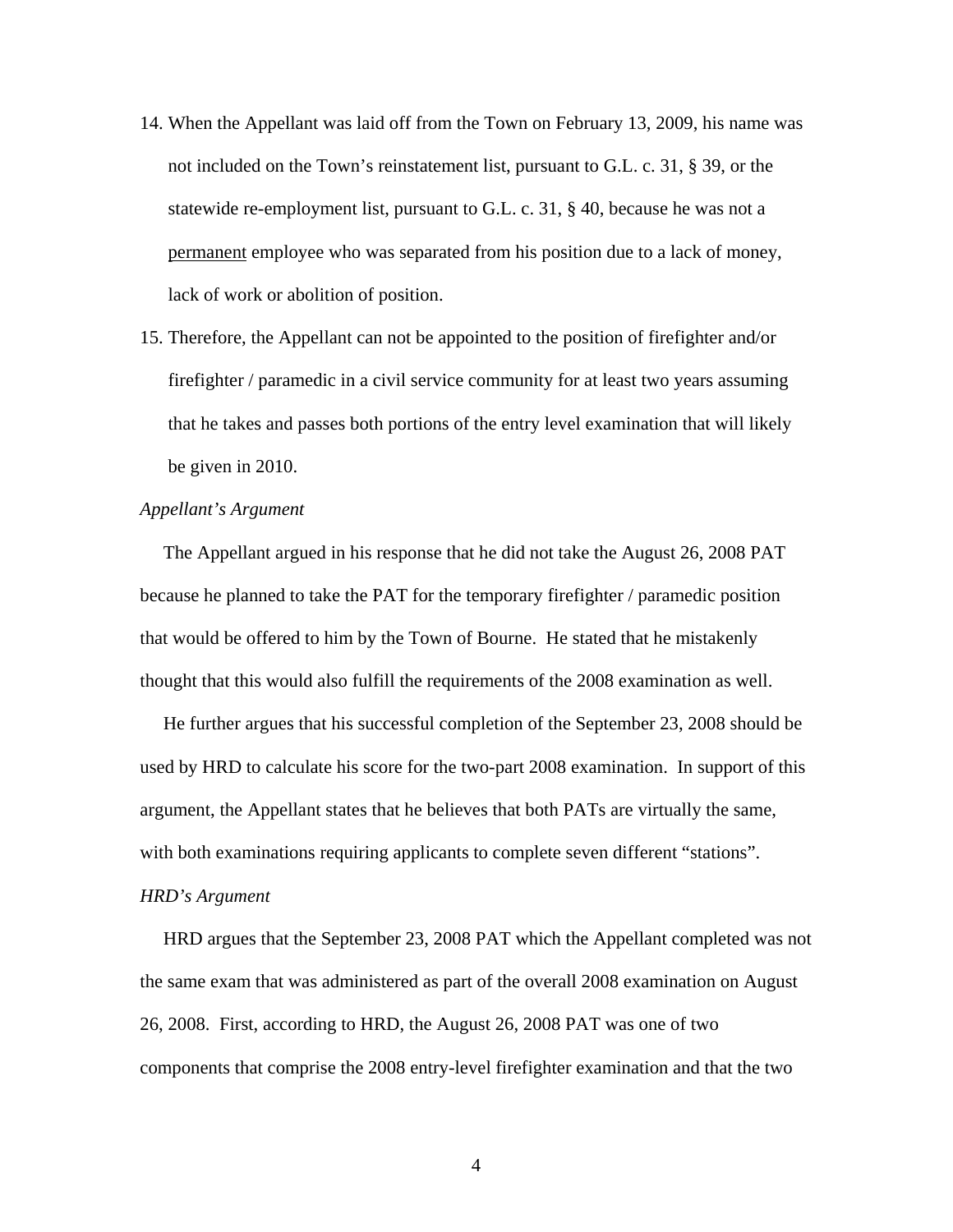parts are not severable. Second, the August and September 2008 PATs could not the same because the conditions were different. When the PAT component was being administered in August 2008, the cut score for each event had not yet been determined. Applicants were advised to do their very best. When the September 2008 PAT was administered, the cut score had been established. The candidates knew exactly how well they had to do in order to pass before actually taking the test. Finally, HRD argues that the two PATs are different because each test yields a different result. While the PAT component is a competitive test used to determine the order in which the candidates' names will appear on the firefighter eligible list, the PAT that is offered as part of the municipality's conditional offer of employment is a pass / fail test used simply to determine whether a candidate has the physical ability to full the duties of the job he is being offered.

 Regardless of whether or not the August 2008 PAT and the September 2008 PAT are similar, HRD argues that the Appellant should not be allowed to use his score from the latter test to calculate his overall score on the 2008 examination. According to HRD, it is not up to the Appellant to choose which PAT should be used to calculate his overall score. HRD argues that the application process to become a firefighter requires that all applicants pass the entry level examination exactly as administered by HRD and that the Commission should not now change the process and allow the Appellant to use a score obtained by a different PAT (when 5,044 other applicants were successful in following the rules and complying with the requirements).

## *Conclusion*

G.L. c. 31, § 2(b) states in relevant part: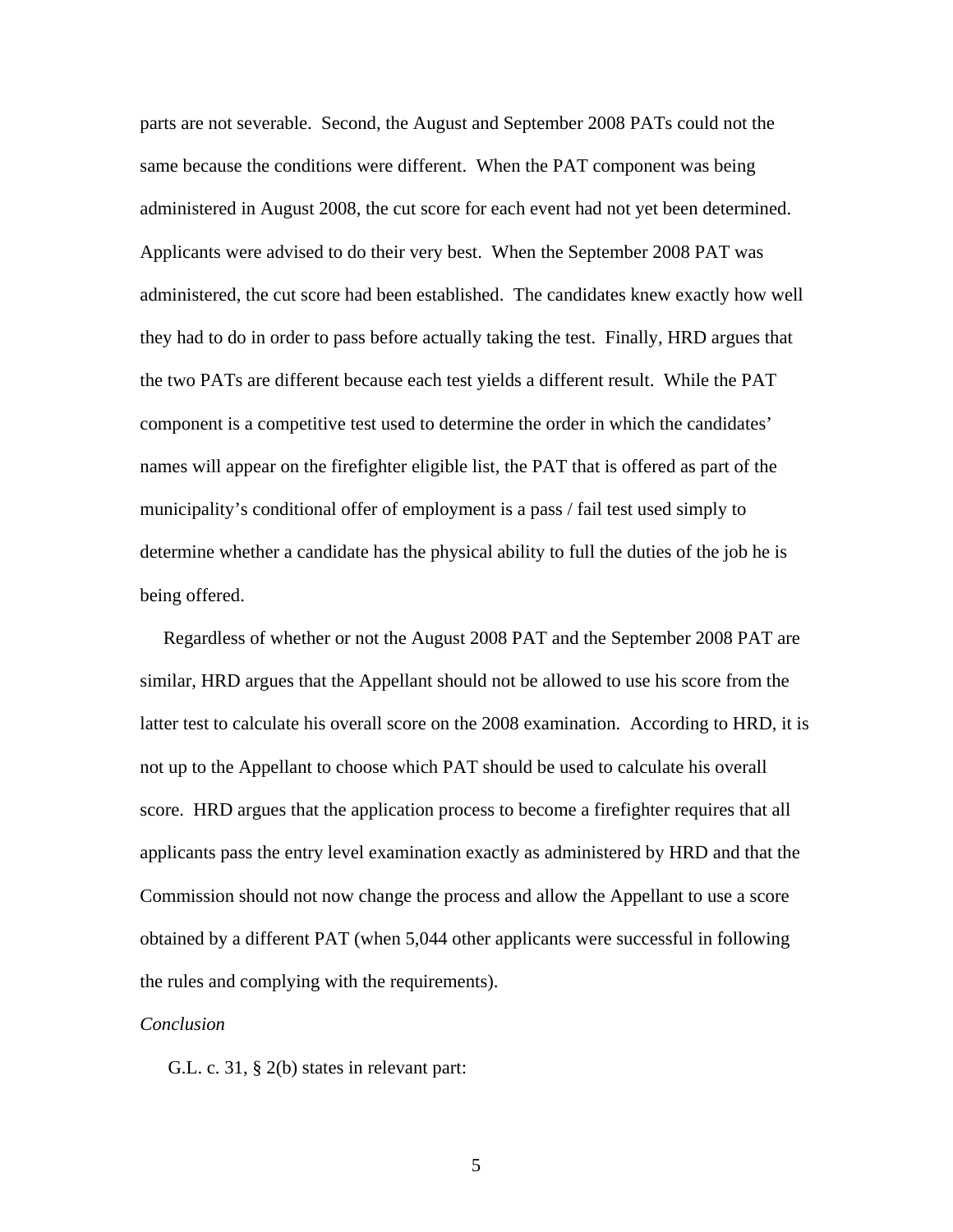"No person shall be deemed to be aggrieved under the provisions of this section unless such person has made specific allegations in writing that a decision, action, or failure to act on the part of the administrator was in violation of this chapter, the rules or basic merit principles promulgated thereunder and said allegations shall show that such person's rights were abridged, denied, or prejudiced in such a manner as to cause actual harm to the person's employment status."

Chapter 310 of the Acts of 1993 provides:

"If the rights of any person acquired under the provision of chapter thirty-one of the General Laws or under any rule made thereunder have been prejudiced through no fault of their own, the civil service commission may take such action as will restore or protect such rights, notwithstanding the failure of any person to comply with any requirement of said chapter thirty-one or any such rule as a condition precedent to the restoration of such rights." (emphasis added)

The party moving for summary disposition of an appeal before the Commission pursuant to 801 C.M.R. 7.00(7)(g)(3) or (h) is entitled to dismissal as a matter of law under the well-recognized standards for summary disposition, i.e., "viewing the evidence in the light most favorable to the non-moving party", the movant has presented substantial and credible evidence that the opponent has "no reasonable expectation" of prevailing on at least one "essential element of the case", and that the non-moving party has not produced sufficient "specific facts" to rebut this conclusion. See, e.g., Lydon v. Massachusetts Parole Board, 18 MCSR 216 (2005). cf. Milliken & Co., v. Duro Textiles LLC, 451 Mass. 547, 550n.6, 887 N.E.2d 244, 250 (2008); Maimonides School v. Coles, 71 Mass.App.Ct. 240, 249, 881 N.E.2d 778, 786-87 (2008).

 During the pre-hearing conference held regarding this appeal, the Appellant stated that he did not take the August 2008 PAT because he "forgot about it". In his written submission to the Commission, he stated that he mistakenly thought that the September 2008 PAT would suffice.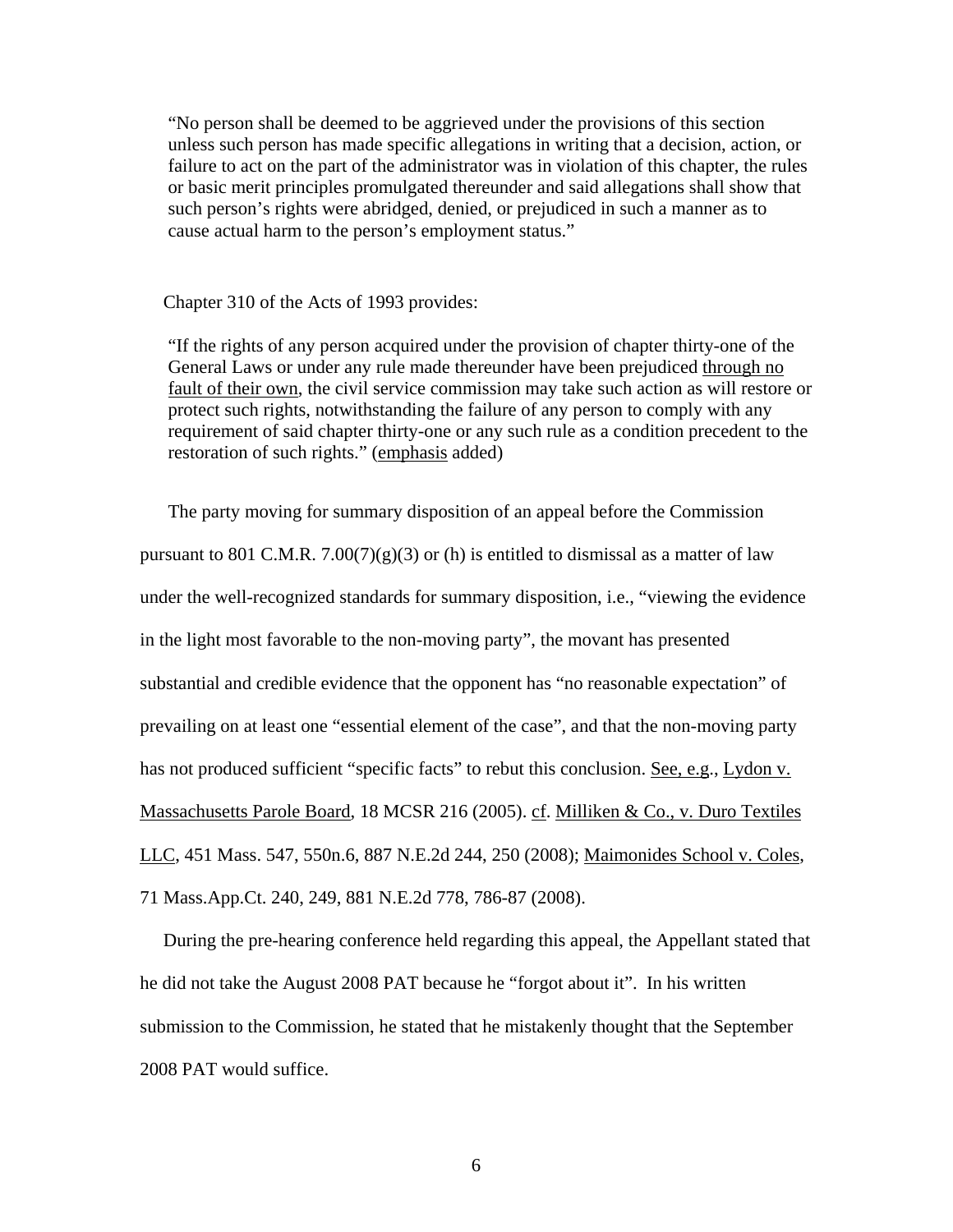In viewing all of the evidence in the light most favorable to the Appellant, he would still not entitled to the relief being sought for the following reasons. First, there is no evidence, nor is it even alleged, that HRD violated any civil service law or rule or basic merit principles. (G.L. c. 31, § 2(b)). Second, even if the Appellant assumed that he did not need to take the August 2008 PAT as part of the two-part examination, he never sought to verify this assumption and/or notify HRD that he would not be attending the PAT for which he was registered to take. At best, his own faulty assumptions and his failure to follow HRD procedures resulted in his failure of the 2008 examination. HRD properly notified the Appellant that he had failed the examination (and thus his name would not appear on eligible list created from that exam). The Appellant can not show that these events occurred through no fault of his own.

 As part of the Appellant's appeal, the parties were also asked to address whether the Appellant's name, as a result of his layoff as a temporary firefighter, should appear on the Town's reinstatement list or the statewide reemployment list. However, G.L. c. 31, §§ 39-40, respectively, limit this benefit to permanent civil service employees who are laid off due to a lack of funds, lack of work or abolishment of the position. Since the Appellant was a temporary firefighter, his name should not appear on either list.

 While the Appellant is not entitled to the relief being sought here, it is my hope that Mr. Weston is not dissuaded from pursing his career goals. Throughout these proceedings, he presented himself well and impressed me as someone that would serve any town well as a firefighter / paramedic. He would be well advised to prepare now for the next entry-level examination for firefighter / paramedic in 2010 so that he can score high enough to be considered for appointment to a permanent position.